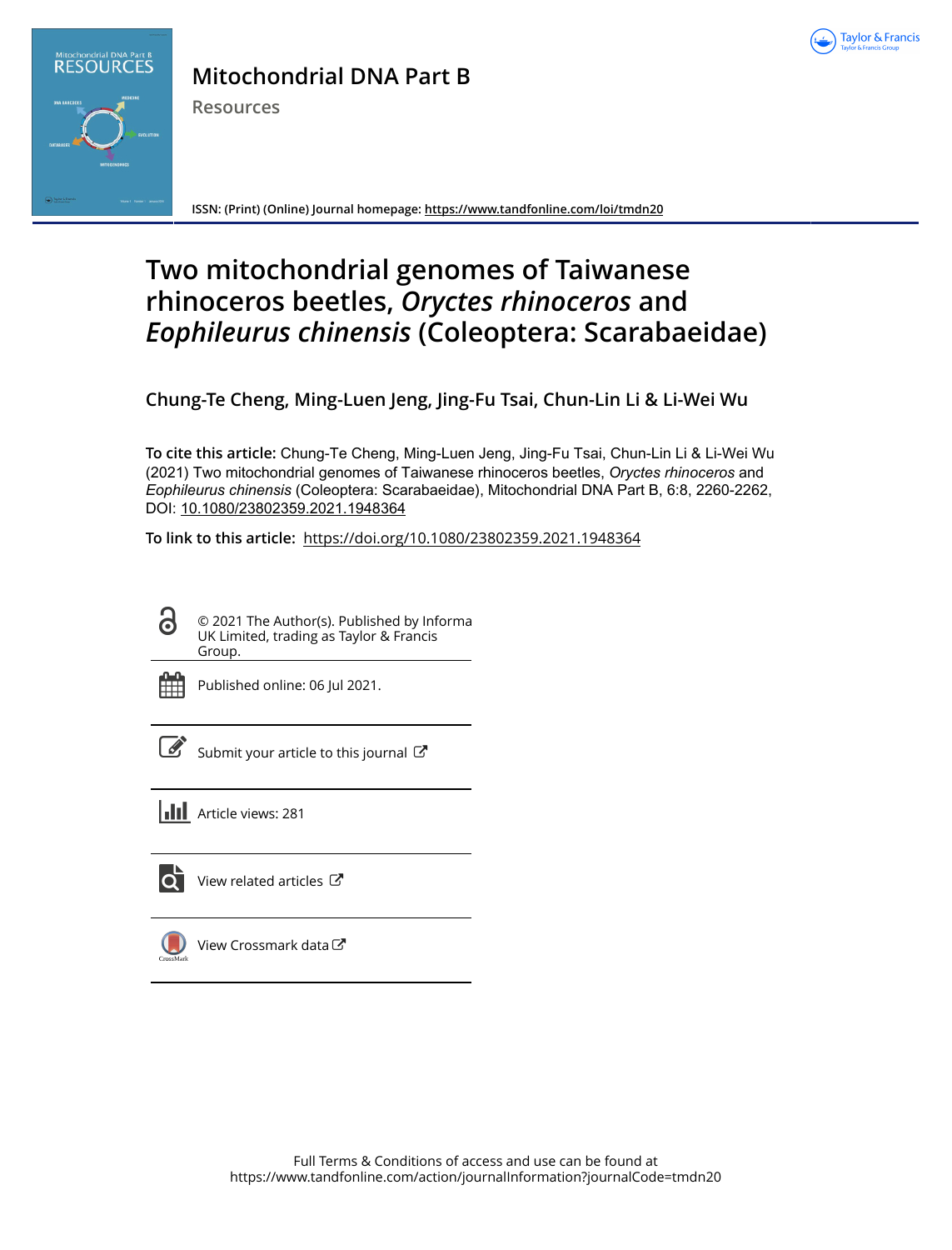#### <span id="page-1-0"></span>MITOGENOME ANNOUNCEMENT



**a** OPEN ACCESS **a** Check for updates

### Two mitochondrial genomes of Taiwanese rhinoceros beetles, Oryctes rhinoceros and Eophileurus chinensis (Coleoptera: Scarabaeidae)

Chung-Te Cheng<sup>a</sup>, Ming-Luen Jeng<sup>b</sup>, Jing-Fu Tsai<sup>b</sup>, Chun-Lin Li<sup>c</sup> and Li-Wei Wu<sup>a</sup>

<sup>a</sup>Department of Life Science, Tunghai University, Taichung, Taiwan, R.O.C.; <sup>b</sup>Department of Biology, National Museum of Natural Science, Taichung, Taiwan, R.O.C.; 'The Experimental Forest, National Taiwan University, Taipei, Taiwan, R.O.C.

#### **ABSTRACT**

Two mitochondrial genomes of the dynastine beetles, Oryctes rhinoceros (Linnaeus, 1758) and Eophileurus chinensis (Faldermann, 1835), were assembled via high-throughput sequencing (HTS). Each of the mitogenomes has 37 genes, showing standard gene order and annotation as the other insects, except for the transfer genes, presenting tQ-tI-tM order. To examine their phylogenetic positions, 118 public mitogenomes of Scarabaeidae were used to infer a ML tree. Overall, our scarabaeid phylogeny reveals clear relationships with high nodal supports, and the two rhinoceros beetles are both grouped with the subfamily Dynastinae. The feeding habit of the two clades seems to represent coprophagous and phytophagous types. However, polyphyletic relationships were observed in the subfamily Melolothinae and in the tribes of Onthophagini and Oniticellini. Further systematic revision is needed.

ARTICLE HISTORY Received 17 March 2021

Accepted 16 June 2021

#### **KEYWORDS**

Mitochondrial meta-genomics; dung beetles; mitochondrion; coprophagous; phytophagous

The subfamily Dynastinae MacLeay, 1819 (Coleoptera: Scarabaeidae) is a fascinating beetle group, comprising eight tribes and over 1500 species (Bouchard et al. [2011;](#page-2-0) Beutel and Leschen [2016\)](#page-2-0). The exaggerated ornaments of the Dynastinae males (especially Dynastini) are well discussed for sexual selection (Ito et al. [2013\)](#page-3-0), and many enthusiasts are also obsessed with their morphological diversity. However, the high-level relationships of Dynastinae remain largely unknown, and even a few studies have pointed out polyphyletic relationships in the tribe-level (Hunt et al. [2007](#page-3-0); Gunter et al. [2016;](#page-2-0) Paucar-Cabrera and Moore [2018](#page-3-0); Sipek et al. [2016](#page-3-0); Song and Zhang [2018;](#page-3-0) Eberle et al. [2019;](#page-2-0) Filipovic et al. [2021](#page-2-0)). More robust phylogenetic relationships of Dynastinae are needed, however, only one complete and one partial mitogenomes of the Dynastinae were published in GenBank (accessed on 15 March 2021). To increase mitogenomic references, two dynastine beetles from Taiwan were sampled in this work.

The specimen of Oryctes rhinoceros (Linnaeus 1758) was collected from Jiji Township, Nantou County (coordinate: N:23.8282, E:120.8013; DNA code: 20LW12002). The species, Eophileurus chinensis (Faldermann 1835) was obtained from Jinfeng Township, Taitung County (coordinate: N:22.6362, E:120.9718; DNA code: 20LW12003). The genomic DNAs were extracted from head tissues using Gentra Puregene Tissue Kit (Gentra Systems, Minneapolis, MN) and then restored with 15  $\mu$ L of sterile H<sub>2</sub>O. The concentrations were both over 25 ng/µL, measured by using Qubit dsDNA HS Assay kit

(Thermo Fisher Scientific, Waltham, MA), and then all the extracts were sheared into 200–600 bp to construct NGS library using NuGEN Ovation Ultralow library System (NuGEN Technologies, San Carlos, CA) for high-throughput sequencing (HTS) via Illumina Miseq platform.

There are 2,021,079 (O. rhinoceros) and 2,899,748 (E. chinensis) reads after removing out low-quality regions (below Q20). Each HTS dataset was de novo assembled with 97% similarity using CLC Genomics Workbench and megahit 1.2 (Li et al. [2015](#page-3-0)), then mapping with a 827-taxa mitogenomic dataset ([Supplementary file 1](https://doi.org/10.1080/23802359.2021.1948364)) to filter out mitogenome-like sequences (set to 70% similarity). The sequences were corrected and edited via combining these two assembled results using Sequencher version 4.10 (GeneCode, Boston, MA). Finally, two mitogenomic sequences were obtained: O. rhinoceros has 15,339 bp in length (average coverage  $= 303-312$ ) and *E. chinensis* has a complete mitogenome with 16,624 bp in length (average coverage  $=$ 56–86). Their gene regions and annotation were analyzed via MITOS2 website (Bernt et al. [2013\)](#page-2-0), and the gene positions were checked against the references (accession numbers: MT457818, KU739467, and NC\_023246). The newly obtained mitogenomes both have complete 13 protein-coding genes (PCGs), 2 ribosomal RNA genes, and 22 transfer RNA genes, but the control region of O. rhinoceros is partial. Their gene order and direction have standard order in insects, except for the order of three tRNAs, presenting 'tQ-tI-tM' order instead of 'tI-tQ-tM' (Boore [1999\)](#page-2-0).

Supplemental data for this article is available online at [here.](https://doi.org/10.1080/23802359.2021.1948364)

2021 The Author(s). Published by Informa UK Limited, trading as Taylor & Francis Group.

This is an Open Access article distributed under the terms of the Creative Commons Attribution License ([http://creativecommons.org/licenses/by/4.0/\)](http://creativecommons.org/licenses/by/4.0/), which permits unrestricted use, distribution, and reproduction in any medium, provided the original work is properly cited.

CONTACT Li-Wei Wu chiladessp@gmail.com en Department of Life Science, Tunghai University, No.1727, Sec.4, Taiwan Boulevard, Xitun District, Taichung City 407224, Taiwan, R.O.C.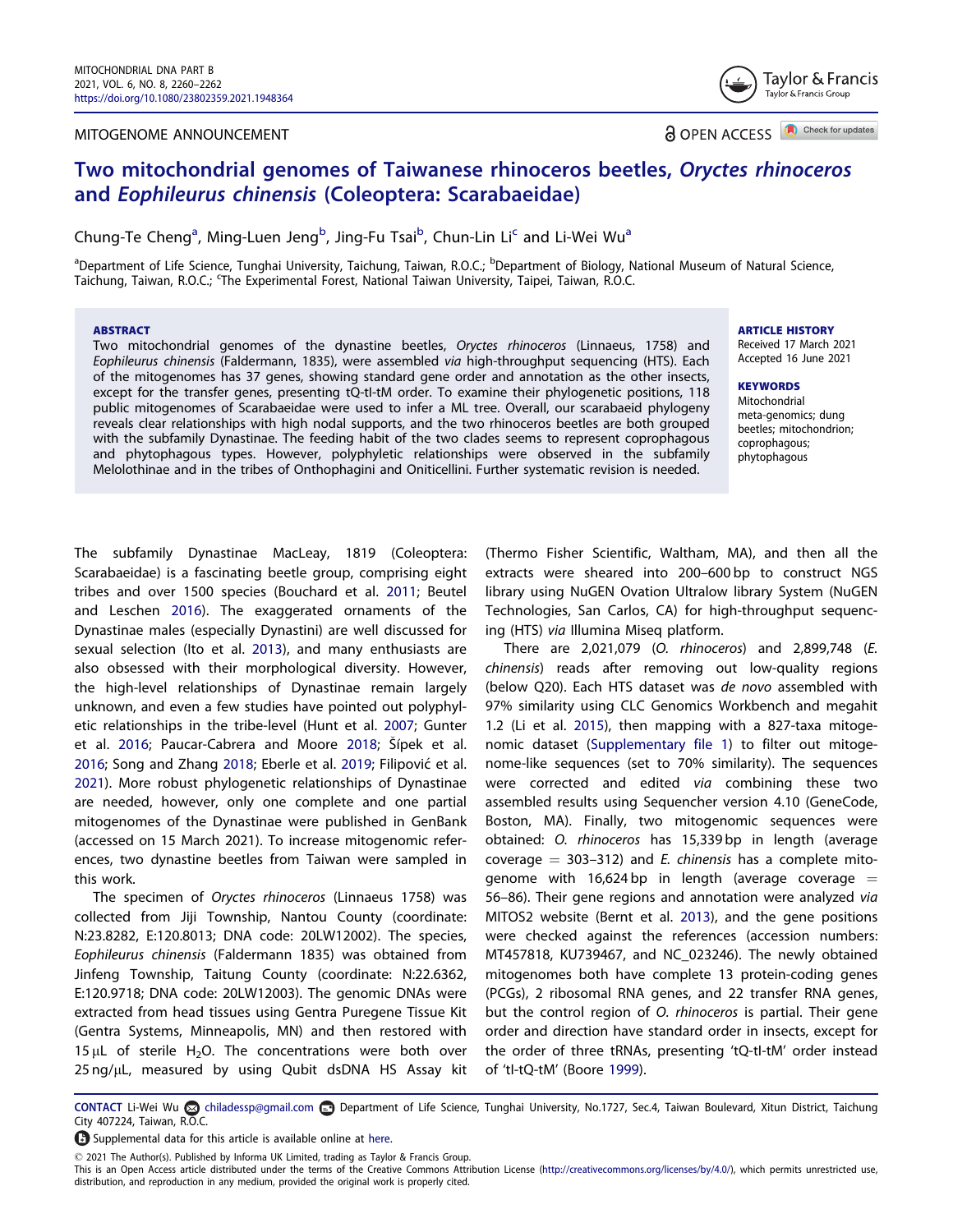<span id="page-2-0"></span>

Figure 1. The ML topology of the Scarabaeidae using IQ-TREE. Hybosorus sp. and Lucanidae sp. were set as outgroups. Two newly sequenced genomes were deposited to GenBank and labelled in bold characters. The tribal concepts of dung beetle were based on Tarasov and Dimitrov (2016).

Combining with two newly sequenced mitogenomes, a total of 118 scarabaeid mitogenomic sequences were obtained from GenBank. Each mitochondrial gene was aligned using MUSCLE (Edgar 2004), implied in MEGA-X (Kumar et al. [2018](#page-3-0)). PCGs were aligned with codon positions, whereas tRNAs and rRNAs were aligned directly with default setting. All the sequences were concatenated, and the aligned dataset is 15,796 bp in length. For inferring phylogeny, the Hybosorus sp. (Hybosoridae) was set as outgroup and the best partition scheme (eight partitions: atp6, nad3; atp8, nad2, nad6; cob, cox1, cox2, cox3; nad1; nad4, nad4l, nad5; rrnL; rrnS; tRNAs) was selected using PartitionFinder version 2.1.1 (Lanfear et al. [2012\)](#page-3-0). The ML phylogeny was reconstructed using IQ-TREE (Nguyen et al. [2015\)](#page-3-0), and the nodal supports were evaluated by 1000 replicates of bootstrapping.

Overall, our phylogenetic relationships (Figure 1; [Supplementary file 2\)](https://doi.org/10.1080/23802359.2021.1948364) show concordant with previous studies (Gunter et al. 2016; Tarasov and Dimitrov [2016](#page-3-0); Song and Zhang [2018\)](#page-3-0), but our results provide more strong supports on branch nodes. The subfamily Dynastinae is monophyletic, and two major clades, associated with feeding habit, are

presented: phytophagous group (including Rutelinae, Dynastinae, Cetoniinae, and Melolothinae) and coprophagous group (including Aphodiinae and Scarabaeinae, known as 'dung beetles') (Mckenna et al. [2015;](#page-3-0) Gunter et al. 2016; Eberle et al. 2019). However, some polyphyletic relationships are observed: the tribe Oniticellini was nested within Onthophagini (Figure 1), while the subfamily Melolothinae is polyphyletic, similar to previous studies (Mckenna et al. [2015](#page-3-0); Gunter et al. 2016; Eberle et al. 2019).

#### Acknowledgments

We thank Nien-Tse Fuh and Yi-Rui Wu for their help on specimen collection.

#### Disclosure statement

The authors declare they have no interest in competing.

#### Funding

The NGS technologies and part of the funding is supported by the Ministry of Science and Technology, Taiwan (MOST) under Grant 109- 2313-B-029-003.

#### Data availability statement

The data that support the findings of this study are available in National Center for Biotechnology Information (NCBI) at [https://www.ncbi.nlm.nih.](https://www.ncbi.nlm.nih.gov/nucleotide/) [gov/nucleotide/,](https://www.ncbi.nlm.nih.gov/nucleotide/) reference numbers: MW632131, and MW632132. The raw sequence data was deposited in SRA database, accession number PRJNA735922. Supplementary files are available in figshare at [https://fig](https://figshare.com/articles/dataset/Supplementary_file_rar/14195876)[share.com/articles/dataset/Supplementary\\_file\\_rar/14195876](https://figshare.com/articles/dataset/Supplementary_file_rar/14195876). Specimens of O. rhinoceros and E. chinensis were both deposited at National Museum of Natural Science, Taichung (contact person: Jing-Fu Tsai, email: [jftsai.nmns@gmail.com](mailto:jftsai.nmns.com)) under the vouchers of NMMS ENT 8348-1 and NMNS ENT 8348-2, respectively.

#### References

- Bernt M, Donath A, Jühling F, Externbrink F, Florentz C, Fritzsch G, Pütz J, Middendorf M, Stadler P F. [2013](#page-1-0). MITOS: Improved de novo metazoan mitochondrial genome annotation. Mol. Phylogenet. Evol. 69: 313–319.
- Beutel RG, Leschen RA. [2016](#page-1-0). Coleoptera, beetles. Morphology and systematics. Berlin, Germany: Walter de Gruyter GmbH & Co KG.
- Boore JL. [1999.](#page-1-0) Animal mitochondrial genomes. Nucleic Acids Res. 27(8): 1767–1780.
- Bouchard P, Bousquet Y, Davies A, Alonso-Zarazaga M, Lawrence J, Lyal C, Newton A, Reid C, Schmitt M, Slipinski A, et al. [2011.](#page-1-0) Family-group names in Coleoptera (Insecta). ZooKeys. 88:1–972.
- Eberle J, Sabatinelli G, Cillo D, Bazzato E, Šípek P, Sehnal R, Bezděk A, Král D, Ahrens D. [2019](#page-1-0). A molecular phylogeny of chafers revisits the polyphyly of Tanyproctini (Scarabaeidae, Melolonthinae). Zool Scr. 48(3):349–358.
- Edgar RC. 2004. MUSCLE: multiple sequence alignment with high accuracy and high throughput. Nucleic Acids Res. 32(5):1792–1797.
- Filipović I, Hereward JP, Rašić G, Devine GJ, Furlong MJ, Etebari K. [2021.](#page-1-0) The complete mitochondrial genome sequence of Oryctes rhinoceros (Coleoptera: Scarabaeidae) based on long-read nanopore sequencing. PeerJ. 9:e10552.
- Gunter NL, Weir TA, Slipinksi A, Bocak L, Cameron SL. [2016.](#page-1-0) If dung beetles (Scarabaeidae: Scarabaeinae) arose in association with dinosaurs,